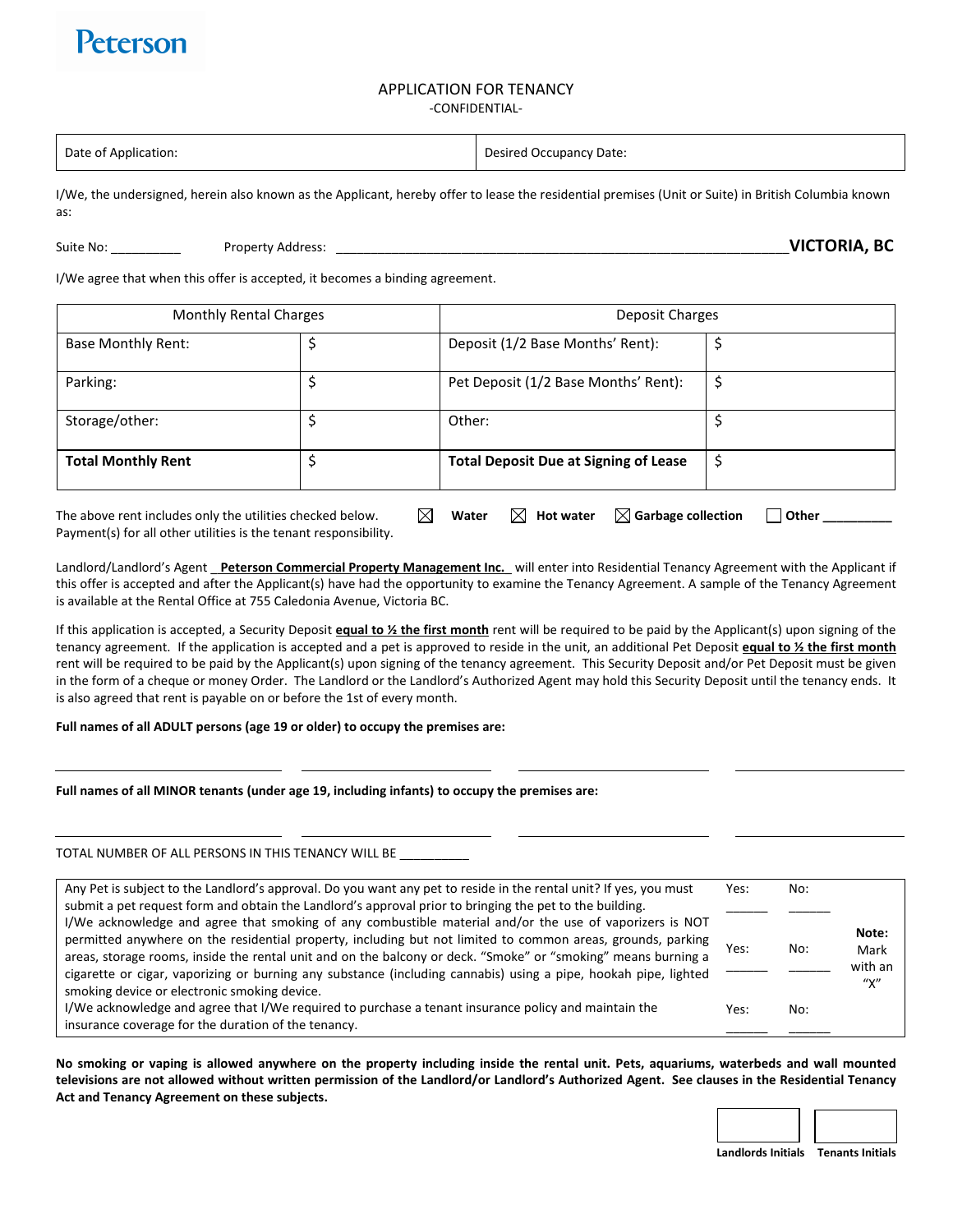## **Applications for Tenancy are processed based upon the information provided below. We will be unable to process an application that is not filled out completely or is missing signatures.**

| <b>Applicant #1 LAST Name:</b>                                                            |                                                                                           | <b>Applicant #1 FIRST Name:</b>                   |                     |                                                                 | <b>Middle Name /Initials:</b>                                                                   |                                                                                                        | <b>BEST DAYTIME CONTACT #:</b> |                                                     |     |
|-------------------------------------------------------------------------------------------|-------------------------------------------------------------------------------------------|---------------------------------------------------|---------------------|-----------------------------------------------------------------|-------------------------------------------------------------------------------------------------|--------------------------------------------------------------------------------------------------------|--------------------------------|-----------------------------------------------------|-----|
| Applicant #1 Email address (Please Print):                                                |                                                                                           |                                                   |                     |                                                                 |                                                                                                 |                                                                                                        |                                |                                                     |     |
| Applicant #1 Social Insurance # (optional):                                               |                                                                                           |                                                   |                     |                                                                 | Applicant #1 DOB (MMM/DD/YY):                                                                   |                                                                                                        |                                | Home Phone #:                                       |     |
| Present Address of Applicant #1 (Including Postal Code):                                  |                                                                                           |                                                   |                     | <b>Verified Tenancy?</b><br><b>Given Notice?</b>                | Y/N<br>Y/N                                                                                      | <b>Noise Complaints?</b><br><b>Property in Good</b>                                                    | Y/N                            |                                                     |     |
| <b>Rental Start Date:</b>                                                                 | <b>Rental End Date:</b>                                                                   | <b>Reason for Leaving:</b><br><b>Rent Amount:</b> |                     |                                                                 | Condition?<br>Paid Rent On Time?<br>Y/N<br>Y/N<br>Building Manager/Landlord's Name and Phone #: |                                                                                                        |                                |                                                     |     |
| <b>Verified?</b><br>Y / N                                                                 | Verified?<br>Verified?<br>Verified?<br>Y / N<br>Y / N<br>Y / N                            |                                                   |                     | Would you rent to them again?<br>Y / N                          |                                                                                                 |                                                                                                        |                                |                                                     |     |
|                                                                                           | Previous Address of Applicant #1 (If lived at the present address for less than 5 years): |                                                   |                     |                                                                 |                                                                                                 | <b>Verified Tenancy?</b><br><b>Given Notice?</b>                                                       | Y/N<br>Y/N                     | <b>Noise Complaints?</b><br><b>Property in Good</b> | Y/N |
| <b>Rental Start Date:</b>                                                                 | <b>Rental End Date:</b>                                                                   |                                                   | <b>Rent Amount:</b> | <b>Reason for Leaving:</b>                                      |                                                                                                 | Condition?<br>Paid Rent On Time?<br>Y/N<br>Y/N<br><b>Building Manager/Landlord's Name and Phone #:</b> |                                |                                                     |     |
| <b>Verified?</b><br>Y/N                                                                   | Verified?<br>Y / N                                                                        | Verified?<br>Y / N                                |                     | Verified?<br>Y / N                                              |                                                                                                 | Would you rent to them again?<br>Y/N                                                                   |                                |                                                     |     |
| Current Employer, Applicant #1:                                                           |                                                                                           |                                                   |                     |                                                                 | <b>Position:</b>                                                                                | <b>Employment Start Date:</b>                                                                          |                                | <b>Monthly Salary Range:</b>                        |     |
| <b>Address:</b>                                                                           |                                                                                           |                                                   |                     |                                                                 |                                                                                                 | Phone:                                                                                                 |                                | <b>Contact Name:</b>                                |     |
| <b>Employment Verified?</b><br><b>Employment Scheduled to Continue?</b>                   | Y / N<br>Y / N                                                                            |                                                   |                     |                                                                 | <b>Income Verified?</b><br><b>Position Verified?</b>                                            | Y / N<br>Y / N                                                                                         |                                |                                                     |     |
|                                                                                           | Previous Employer, Applicant #1 (If current employment is less than 2 years):             |                                                   |                     |                                                                 | Position:                                                                                       | <b>How Long:</b>                                                                                       |                                | <b>Monthly Salary Range:</b>                        |     |
| Address:                                                                                  |                                                                                           |                                                   |                     |                                                                 | Phone:<br><b>Contact Name:</b>                                                                  |                                                                                                        |                                |                                                     |     |
| <b>Employment Verified?</b><br>Y / N<br>Y / N<br><b>Employment Scheduled to Continue?</b> |                                                                                           |                                                   |                     | <b>Income Verified?</b><br><b>Position Verified?</b>            | Y / N<br>Y / N                                                                                  |                                                                                                        |                                |                                                     |     |
| <b>Applicant #2 LAST Name:</b><br><b>Applicant #2 FIRST Name:</b>                         |                                                                                           |                                                   |                     | <b>Middle Name /Initials:</b><br><b>BEST DAYTIME CONTACT #:</b> |                                                                                                 |                                                                                                        |                                |                                                     |     |
|                                                                                           |                                                                                           |                                                   |                     |                                                                 |                                                                                                 |                                                                                                        |                                |                                                     |     |
| Applicant # 2 Email address (Please Print):                                               |                                                                                           |                                                   |                     |                                                                 |                                                                                                 |                                                                                                        |                                |                                                     |     |
| Applicant #2 Social Insurance # (optional):                                               |                                                                                           |                                                   |                     |                                                                 | Applicant #2 DOB (MMM/DD/YY):                                                                   |                                                                                                        |                                | Home Phone #:                                       |     |
|                                                                                           | Present Address of Applicant #2 (Including Postal Code):                                  |                                                   |                     |                                                                 |                                                                                                 | <b>Verified Tenancy?</b>                                                                               | Y/N                            | <b>Noise Complaints?</b>                            | Y/N |
| <b>Rental Start Date:</b>                                                                 | <b>Rental End Date:</b>                                                                   |                                                   | <b>Rent Amount:</b> | <b>Reason for Leaving:</b>                                      |                                                                                                 | <b>Given Notice?</b><br>Paid Rent On Time?                                                             | Y/N<br>Y/N                     | <b>Property in Good</b><br>Condition?               | Y/N |
|                                                                                           |                                                                                           |                                                   |                     |                                                                 |                                                                                                 | <b>Building Manager/Landlord's Name and Phone #:</b>                                                   |                                |                                                     |     |
| <b>Verified?</b><br>Y/N                                                                   | Verified?<br>Y / N                                                                        | Verified?<br>Y / N                                |                     | <b>Verified?</b><br>Y/N                                         |                                                                                                 | Would you rent to them again?<br>Y / N                                                                 |                                |                                                     |     |
|                                                                                           | Previous Address of Applicant #2 (If lived at the present address for less than 5 years): |                                                   |                     |                                                                 |                                                                                                 | <b>Verified Tenancy?</b><br><b>Given Notice?</b>                                                       | Y/N<br>Y/N                     | <b>Noise Complaints?</b><br><b>Property in Good</b> | Y/N |
| <b>Rental Start Date:</b>                                                                 | <b>Rental End Date:</b>                                                                   |                                                   | <b>Rent Amount:</b> | <b>Reason for Leaving:</b>                                      |                                                                                                 | Paid Rent On Time?<br>Building Manager/Landlord's Name and Phone #:                                    | Y/N                            | Condition?                                          | Y/N |
| <b>Verified?</b>                                                                          | Verified?                                                                                 | Verified?                                         |                     | <b>Verified?</b>                                                |                                                                                                 | Would you rent to them again?                                                                          |                                |                                                     |     |
| Y / N<br><b>Current Employer, Applicant #2:</b>                                           | Y / N                                                                                     | Y / N                                             |                     | Y / N                                                           | <b>Position:</b>                                                                                | Y / N<br><b>Employment Start Date:</b>                                                                 |                                | <b>Monthly Salary Range:</b>                        |     |
| <b>Address:</b>                                                                           |                                                                                           |                                                   |                     |                                                                 |                                                                                                 | Phone:                                                                                                 |                                | <b>Contact Name:</b>                                |     |
| <b>Employment Verified?</b>                                                               | Y / N                                                                                     |                                                   |                     |                                                                 | <b>Income Verified?</b>                                                                         | Y / N                                                                                                  |                                |                                                     |     |
| <b>Employment Scheduled to Continue?</b>                                                  | Y/N<br>Previous Employer, Applicant #2 (If current employment is less than 2 years):      |                                                   |                     |                                                                 | <b>Position Verified?</b><br><b>Position:</b>                                                   | Y / N<br>How Long:                                                                                     |                                | <b>Monthly Salary Range:</b>                        |     |
| <b>Address:</b>                                                                           |                                                                                           |                                                   |                     |                                                                 |                                                                                                 | Phone:                                                                                                 |                                | <b>Contact Name:</b>                                |     |
| <b>Employment Verified?</b><br><b>Employment Scheduled to Continue?</b>                   | Y / N<br>Y / N                                                                            |                                                   |                     |                                                                 | <b>Income Verified?</b><br><b>Position Verified?</b>                                            | Y / N<br>Y / N                                                                                         |                                |                                                     |     |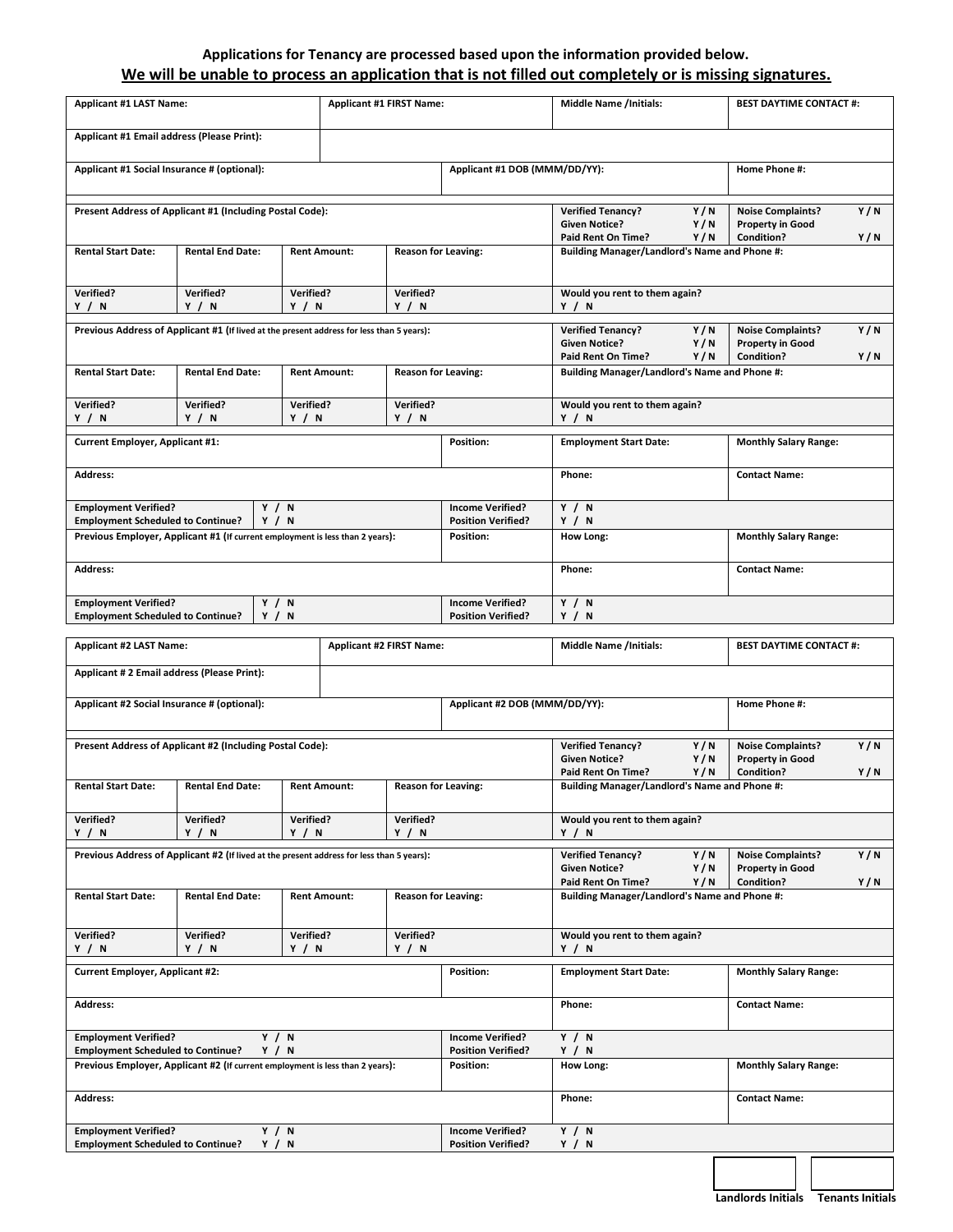| <b>FINANCIAL INFORMATION (Optional):</b>                  |                      |        |                                                                               |  |  |  |
|-----------------------------------------------------------|----------------------|--------|-------------------------------------------------------------------------------|--|--|--|
| Name of your bank (do not provide account numbers):       | Phone:               |        | Do you hold any credit cards? If so, which one (do not provide card numbers): |  |  |  |
| Any Other Information to Verify Your Ability to Pay Rent? |                      |        |                                                                               |  |  |  |
|                                                           |                      |        |                                                                               |  |  |  |
| ANY OTHER REFERENCES YOU WISH TO PROVIDE:                 |                      |        |                                                                               |  |  |  |
| Name:                                                     | <b>Relationship:</b> | Phone: | <b>Address:</b>                                                               |  |  |  |
| Name:                                                     | <b>Relationship:</b> | Phone: | <b>Address:</b>                                                               |  |  |  |

#### **ACCEPTANCE OF TERMS AND CONDITIONS**

This offer is subject to acceptance by Landlord or Landlord's agent and is open for acceptance until 6:00 p.m. on the fifth (5<sup>th</sup>) day following the date of this application. I/WE understand that I/WE that for rent payments will be required to commence a Pre-Authorized Payment service or issue a series of post-dated cheques in twelve (12) month segments.

**A sample of tenancy agreement will be sent to the Applicant(s) via email to the email address(s) provided on the application upon request (a hard copy is also available upon request).**

**Landlords in British Columbia are allowed to request a proof that a prospective tenant is capable of paying rent and up to three references from the previous landlord(s). All information provided by a prospective tenant will be carefully verified including, but not limited to obtaining credit history reports or other financial information, to ensure that any person invited into the property will not present any financial risk to the Landlord, or other risks to Residents or the Property.**

**FOR THE PURPOSE OF DETERMINING WHETHER MY/OUR APPLICATION FOR TENANCY IS ACCEPTABLE, I/WE HEREBY CONSENT TO THE LANDLORD OBTAINING CREDIT REPORTS /PERSONAL INFORMATION OF ME/US FROM ONE OR MORE CONSUMER REPORTING AGENCIES OR FROM OTHER SOURCES OF SUCH INFORMATION. I/WE AUTHORIZE THE REPORTING AGENCIES AND OTHER PERSONS TO DISCLOSE INFORMATION ON ME/US TO THE LANDLORD OR LANDLORD'S AUTHORIZED AGENT.**

I/WE HEREBY OFFER TO LEASE THE RESIDENTIAL PREMISES SPECIFIED HERE IN AND PROVIDE THE ABOVE INFORMATION WHICH I/WE WARRANT TO BE TRUE AND ACCURATE TO ASSIST IN YOUR CONSIDERATION OF MY/OUR APPLICATION FOR TENANCY. I/WE HAVE READ AND FULLY AGREE WITH ALL THE TERMS AND CONDITIONS OF THIS APPLICATION.

| Applicant #1 Signature (mandatory) | Date | Applicant #2 Signature (mandatory) | Date |
|------------------------------------|------|------------------------------------|------|

**The Landlord requires a proof of your ability to pay the rent. It is MANDATORY that you attach ONE of the following to your application:**

- Three (3) most recent paystubs.
- A letter of employment if you are moving to the city for work.
- If you are self-employed, please provide bank statements for six (6) months showing incoming funds.

Please complete every line of the application. If not applicable, write "N/A." Please initial in the corresponding boxes on the bottom of page # 1 and 2 and sign on page #3.

**We will be unable to process an application that is not filled out completely or is missing signatures.**

Email your application and attachment(s) to [hudsonadmin@petersonbc.com](mailto:hudsonrentals@petersonbc.com)

| APPLICATION REVIEWED BY:  |       | ACCEPTED: | REJECTED: |
|---------------------------|-------|-----------|-----------|
| TENANT ADVISED OF STATUS: | DATE: | BY:       |           |
| <b>COMMENTS:</b>          |       |           |           |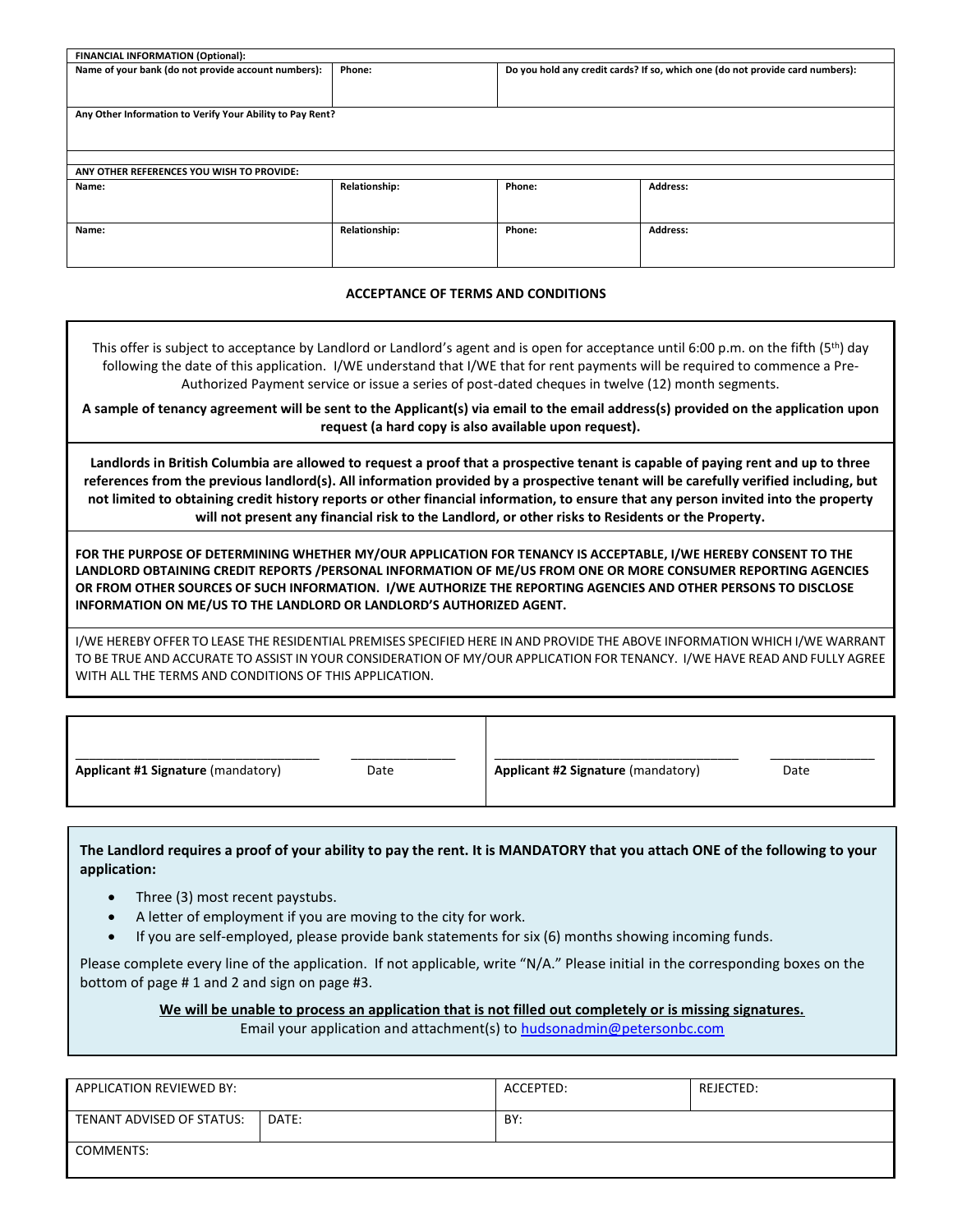

# **Renting Residential Property: What Tenants Need to Know**

Real estate professionals have a regulatory requirement to present you with this consumer information before providing services to you.

This information from the Real Estate Council of BC explains the role of a real estate professional when you are considering renting a property.

## The real estate professional who gave you this form represents the owner of this residential rental property.

While this real estate professional can provide some limited services to you as a prospective tenant of this rental property, they owe a duty of loyalty to the owner, and are working for the owner's best interests.

### RECBC REAL ESTATE COUNCIL OF BRITISH COLUMBIA

The Real Estate Council of BC is the

legislated regulatory agency that works to ensure real estate professionals have the skills and knowledge to provide you with a high standard of service. All real estate professionals must follow rules that help protect consumers, like you.

We're here to help you understand your rights as a real estate consumer.

#### **Keep this information**

page for your reference and scan the QR code or visit recbc.ca for more information about real estate transactions.



This form sets out what this real estate professional can and cannot do for you as a prospective tenant in relation to this rental property.

## **They cannot:**

- solar give you advice on terms and conditions to include in a tenancy agreement
- negotiate on your behalf
- Share any of the owner's confidential information with you

Because this real estate professional is working in the owner's best interests, they have a duty to share important information with the owner if disclosed by you including, for example: your motivations, your financial qualifications, and your preferred terms and conditions.

## They can:

Share statistics and general information about the rental property market

provide you with standard forms and contracts such as a rental application and/or tenancy agreement

- $\mathbf{M}$  show the property
- assist you to fill out a tenancy agreement
- Communicate your messages and present your offers to their client

Find information about the rights and responsibilities of tenants and landlords from:

- · BC Residential Tenancy Branch: gov.bc.ca/landlordtenant
- · Tenant Resource & Advisory Centre: tenants.bc.ca

As a prospective tenant you should consider seeking independent professional advice about renting property.

The Real Estate Council of BC regulates real estate professionals to protect consumers. Visit us online for information on real estate transactions, ask us a question, file a complaint or an anonymous tip. 1.877.683.9664 | ANONYMOUS TIPLINE: 1.833.420.2400 | info@recbc.ca | www.recbc.ca (rev 9/2019)